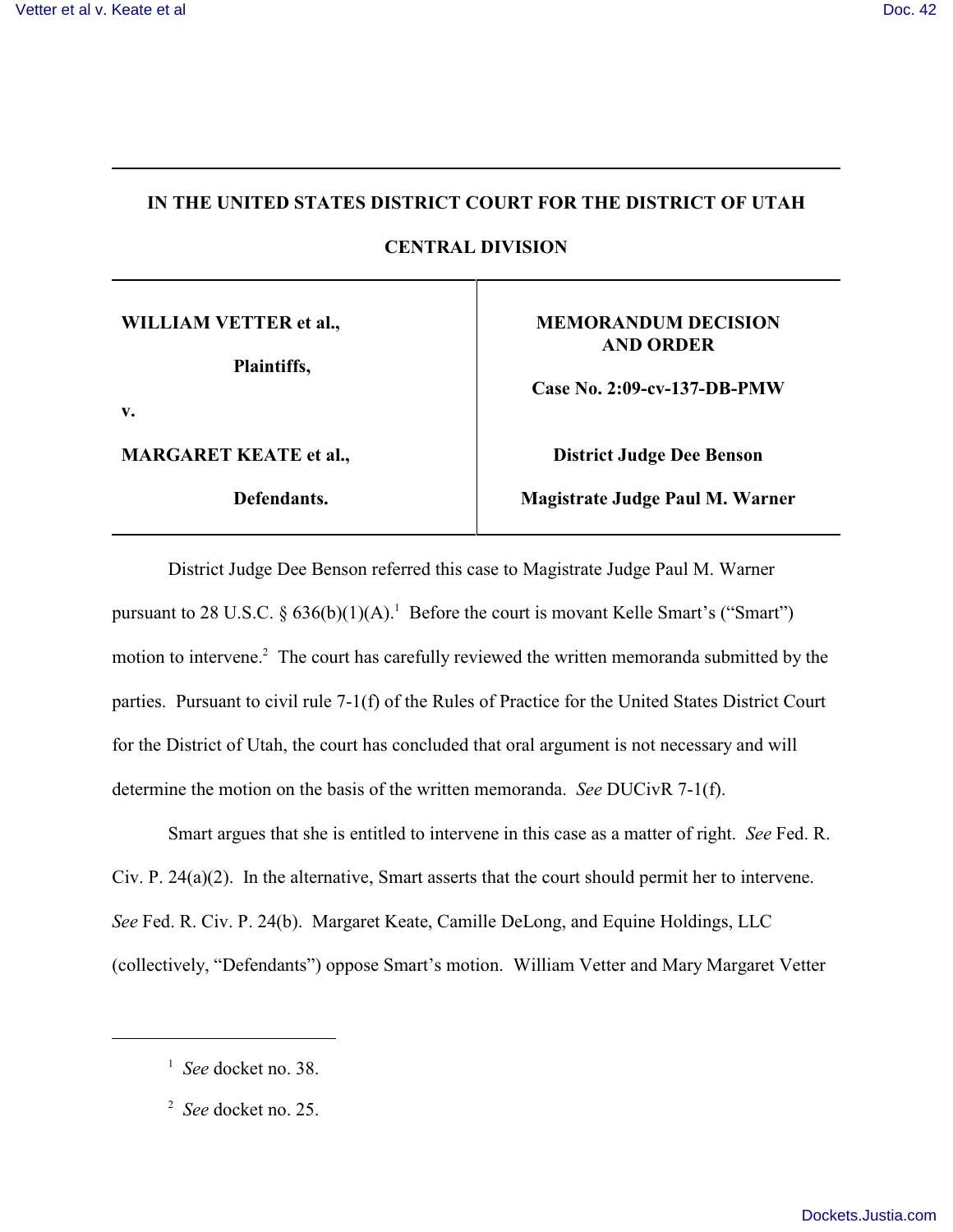(collectively, "Plaintiffs") have not filed any response to Smart's motion. The court will address

each of Smart's arguments in turn.

## **I. Intervention of Right**

Rule 24(a)(2) of the Federal Rules of Civil Procedure provides:

On timely motion, the court must permit anyone to intervene who . . . claims an interest relating to the property or transaction that is the subject of the action, and is so situated that disposing of the action may as a practical matter impair or impede the movant's ability to protect its interest, unless existing parties adequately represent that interest.

Fed. R. Civ. P. 24(a)(2).

Accordingly, an applicant may intervene as of right if: (1) the application is timely; (2) the applicant claims an interest relating to the property or transaction which is the subject of the action; (3) the applicant's interest may as a practical matter be impaired or impeded; and (4) the applicant's interest is [not] adequately represented by existing parties.

*Utah Ass'n of Counties v. Clinton*, 255 F.3d 1246, 1249 (10th Cir. 2001) (quotations and

citations omitted). The Tenth Circuit "follows a somewhat liberal line in allowing intervention."

*Id.* (quotations and citations omitted). The court will address the above-referenced elements in turn.

### **A. Timeliness**

"The timeliness of a motion to intervene is assessed in light of all the circumstances,

including the length of time since the applicant knew of his interest in the case, prejudice to the

existing parties, prejudice to the applicant, and the existence of any unusual circumstances." *Id*.

at 1250 (quotations and citations omitted). "The requirement of timeliness is not a tool of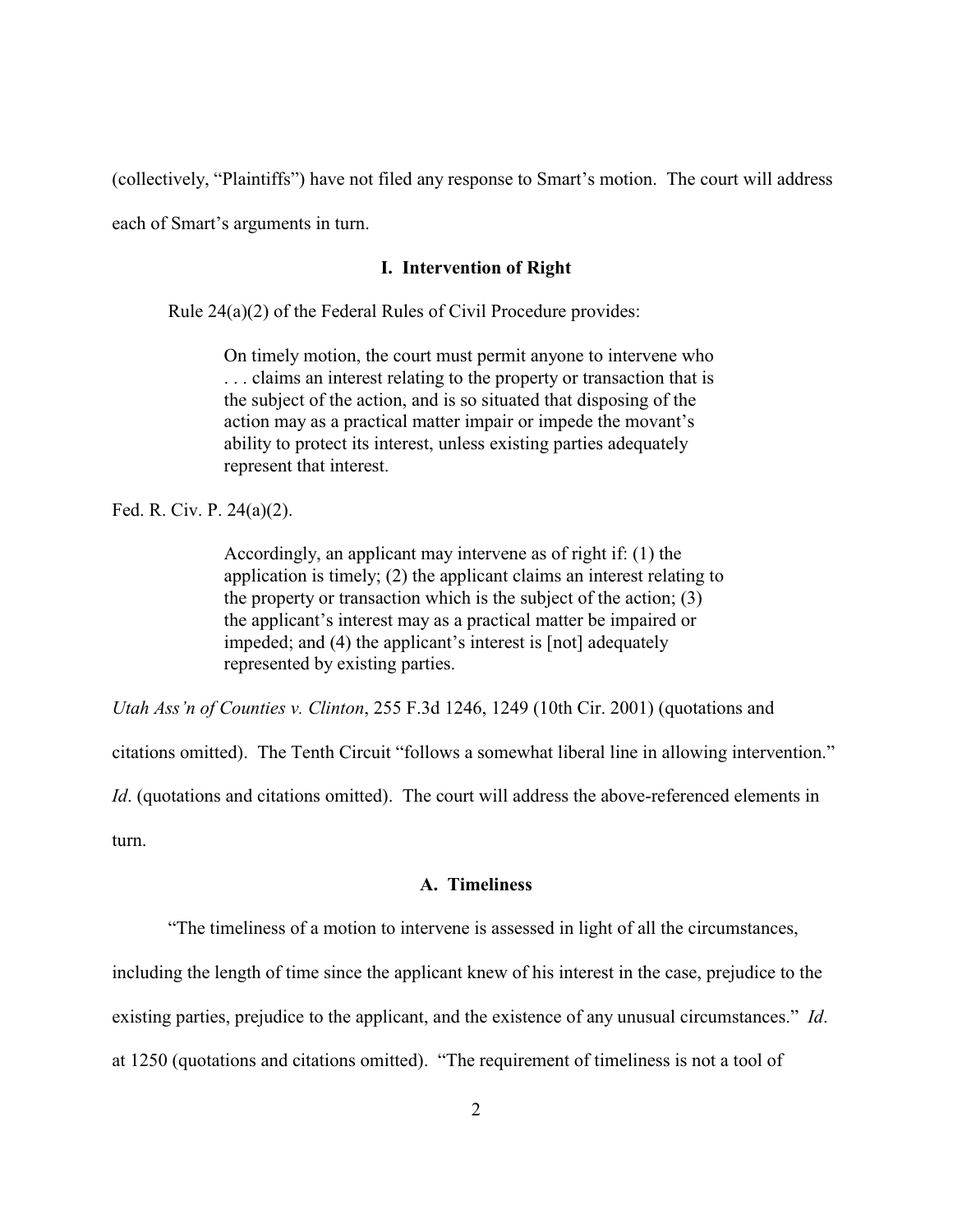retribution to punish the tardy would-be intervenor, but rather a guard against prejudicing the original parties by the failure to apply sooner. Federal courts should allow intervention where no one would be hurt and greater justice could be attained." *Id*. (quotations and citations omitted).

Smart's motion to intervene was filed on July 31, 2009. Although the complaint in this case was filed on February 13, 2009, over five months prior to the filing of Smart's motion, the scheduling order was not entered until June 4, 2009, and trial is not scheduled to begin until December 6, 2010. Given that this case is still in its relatively early stages, the court has determined that allowing Smart to intervene would not create any undue prejudice to the existing parties. In addition, there is no definitive indication that Smart was unduly dilatory in filing her motion to intervene. In light of all the circumstances, the court concludes that Smart's motion to intervene was filed in a timely fashion.

## **B. Claimed Interest**

Defendants do not argue that Smart does not have the requisite interest to intervene in this case. Instead, Defendants assert that Smart's interests will be adequately represented and will not be impaired. Accordingly, the parties do not dispute that Smart has an interest in the property or transaction that is the subject of this case.

#### **C. Impairment of Interest**

"To satisfy this element of the intervention test, a would-be intervenor must show only that impairment of its substantial legal interest is *possible* if intervention is denied. This burden is minimal." *Id*. at 1253 (emphasis added) (quotations and citations omitted).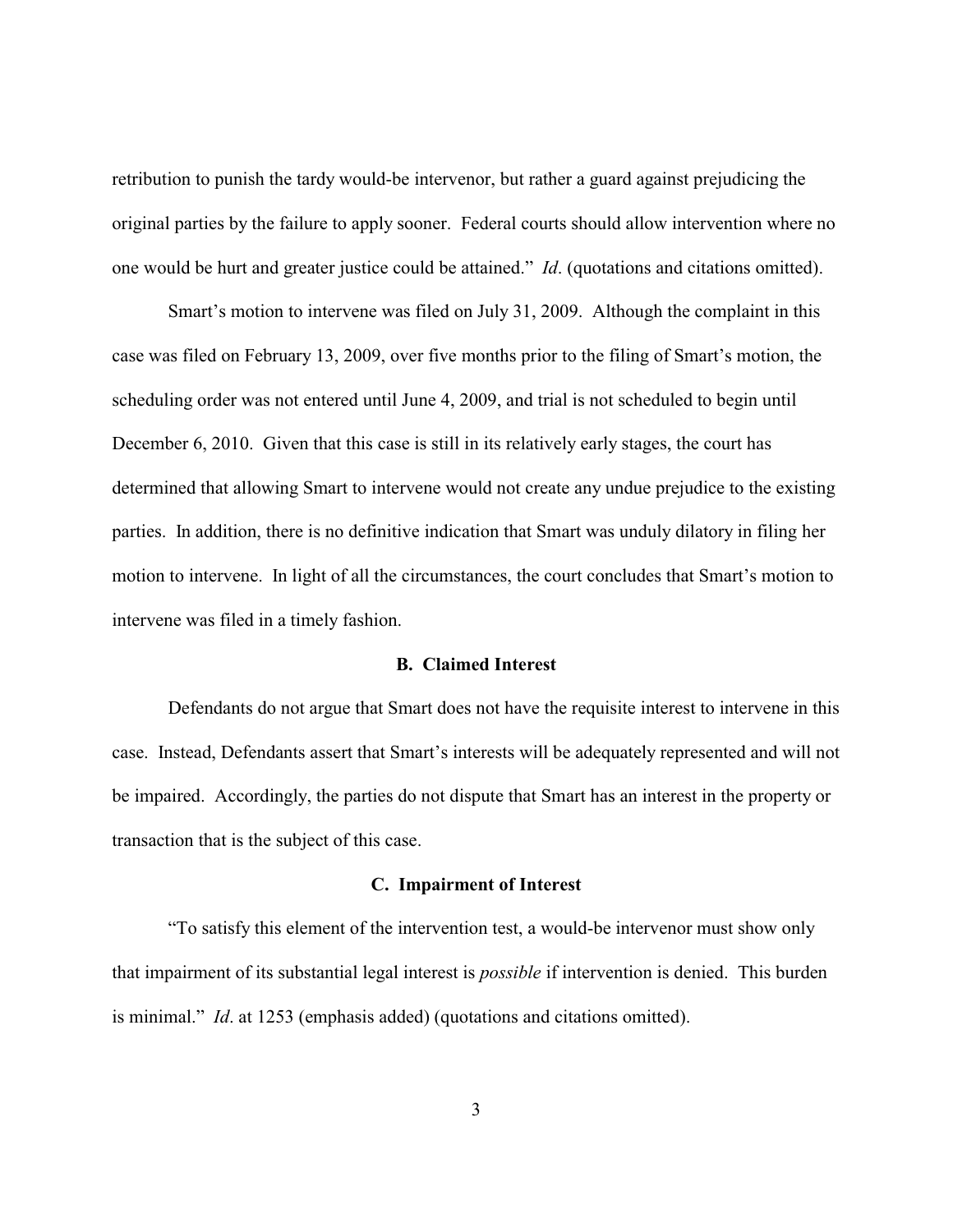Defendants make the unsupported assertion that Smart's interests will not be impaired because this case "will not have preclusive effect with respect to whether she is entitled to recovery."<sup>3</sup> Defendants also argue that whether this case may have such a preclusive effect is irrelevant because "Smart's objective is identical to that of the Plaintiffs–both seek to prove the allegations of misuse by the Defendants."<sup>4</sup> The court is not persuaded by either of those arguments. It is not entirely clear at this point whether this case has the potential to affect or impair Smart's interests, notwithstanding Defendants' unsupported statements to the contrary. Further, in the court's view, Defendants' argument that Smart's objective is identical to that of Plaintiffs cuts in favor of allowing her to intervene in this case.

The court concludes that Plaintiff has satisfied her "minimal" burden of demonstrating "that impairment of [her] substantial legal interest is possible if intervention is denied." *Id*. (quotations and citations omitted).

### **D. Adequacy of Representation**

"Although an applicant for intervention as of right bears the burden of showing inadequate representation, that burden is the minimal one of showing that representation *may be* inadequate. The possibility that the interests of the applicant and the parties may diverge need not be great in order to satisfy this minimal burden." *Id*. at 1254 (emphasis added) (quotations and citations omitted).

 $3$  Docket no. 31 at 5 (emphasis omitted).

<sup>&</sup>lt;sup>4</sup> Id.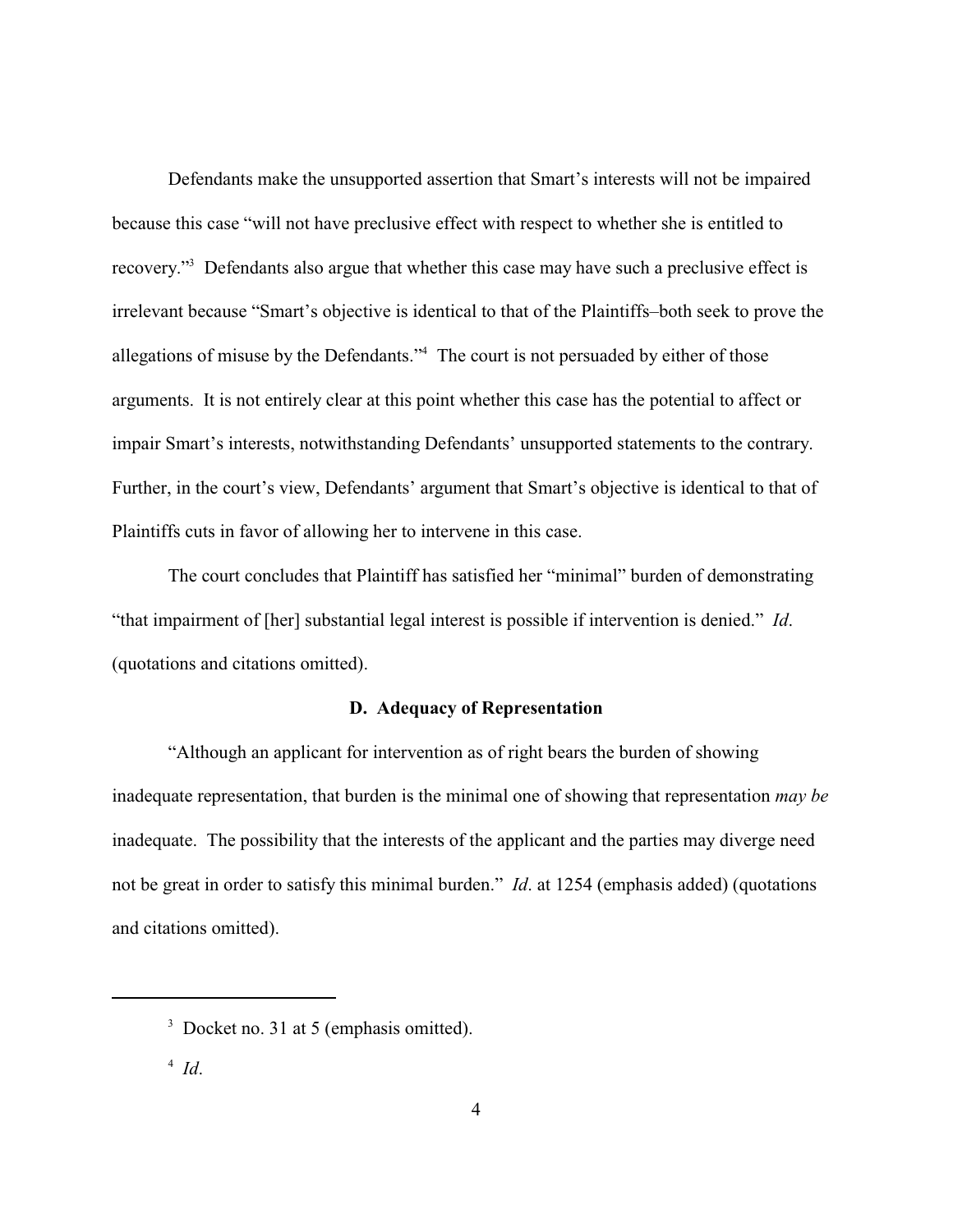Because Smart's proposed complaint seeks the same type of remedy that is sought by Plaintiffs' complaint, Defendants argue that Smart has "tacitly admit[ted]" that representation of her interests is adequate.<sup>5</sup> The court disagrees. As Smart has indicated, if she is not allowed to intervene, several of the determinations and conclusions to be made in this case will have a potentially preclusive effect on Smart's ability to pursue certain claims and obtain certain relief. Based on those circumstances, the court is convinced that Smart has satisfied her "minimal" burden of "showing that representation may be inadequate." *Id*. (quotations and citations omitted).

Based on the foregoing, the court concludes that Smart has established all of the necessary elements for intervention of right. *See* Fed. R. Civ. P. 24(a)(2); *Clinton*, 255 F.3d at 1249.

#### **II. Permissive Intervention**

Rule 24(b)(1)(B) provides: "On timely motion, the court may permit anyone to intervene who . . . has a claim or defense that shares with the main action a common question of law or fact." Fed. R. Civ. P. 24(b)(1)(B). That rule also provides that "[i]n exercising its discretion, the court must consider whether the intervention will unduly delay or prejudice the adjudication of the original parties' rights." Fed. R. Civ. P. 24(b)(3). As noted previously, the Tenth Circuit "follows a somewhat liberal line in allowing intervention." *Clinton*, 255 F.3d at 1249 (quotations and citations omitted).

 $^5$  *Id*. at 3.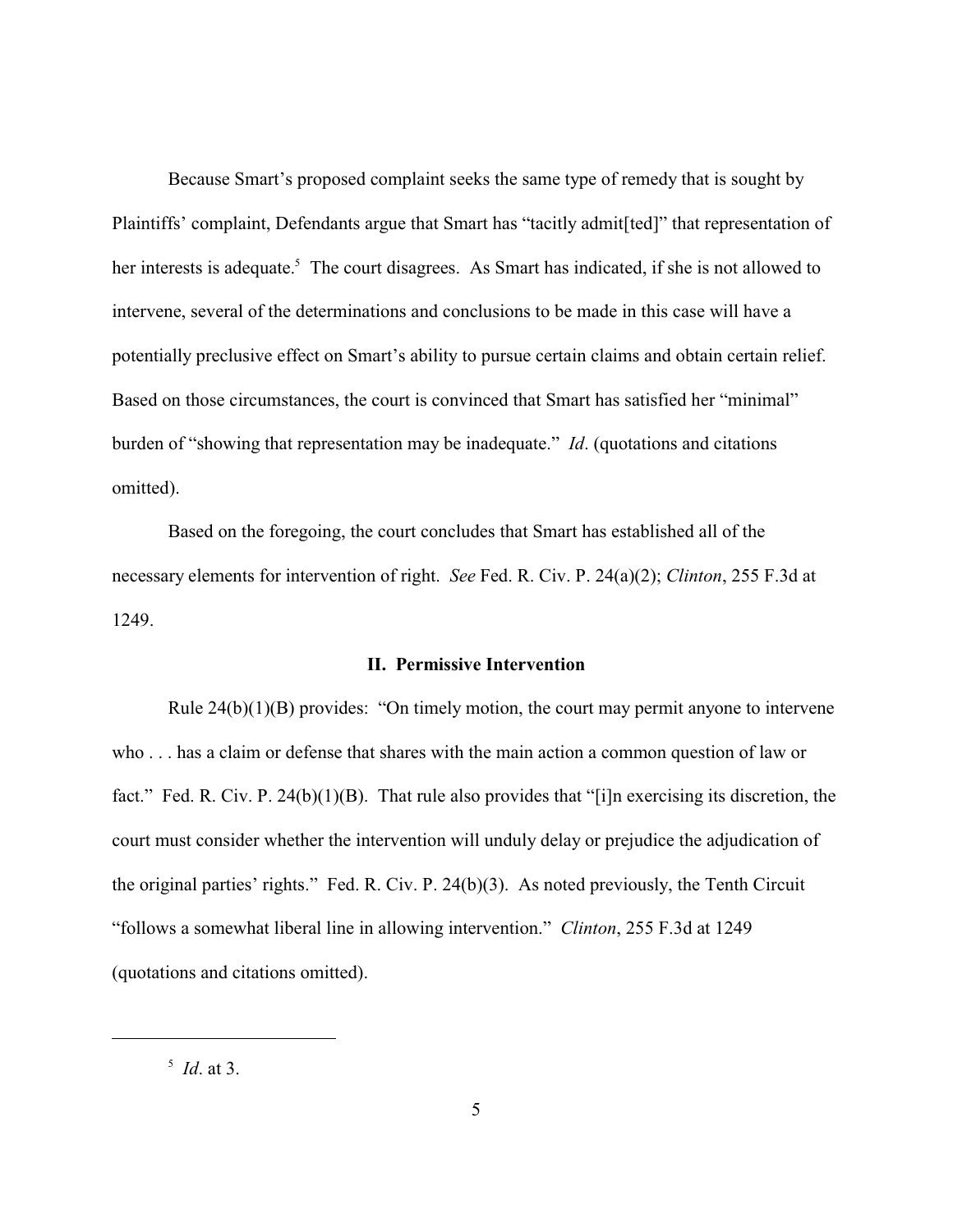In this case, Defendants concede that Smart's proposed claims share common questions of law and fact. Defendants argue, however, that Smart's request for permissive intervention should be denied because her claims will "clutter the action unnecessarily." *Arney v. Finney*, 967 F.2d 418, 421 (10th Cir. 1992). Defendants also argue that Smart's request for permissive intervention is not timely and would prejudice the current parties.

The court concludes that those arguments are without merit. First, as Defendants have conceded, Smart's proposed claims clearly share common questions of law and fact with Plaintiffs' claims. Second, the court does not believe that the addition of Smart's claims to this case will "clutter the action unnecessarily." *Id*. While the court recognizes that allowing Smart to intervene will add some additional questions of law and fact to this case, there are a far greater number of issues of law and fact that are shared by Smart's claims and Plaintiffs' claims. Consequently, the court believes that judicial economy will be served by adjudicating Smart's claims and Plaintiffs' claims in the same case. Finally, the court has already considered the timeliness of Smart's motion and concluded that, under all the circumstances, it was filed in a timely fashion.

For these reasons, the court concludes that Smart has satisfied the necessary requirements for permissive intervention. *See* Fed. R. Civ. P. 24(b)(1)(B), (b)(3).

#### **III. Conclusion**

The court concludes that Smart has established all of the required elements for intervention of right. *See* Fed. R. Civ. P. 24(a)(2); *Clinton*, 255 F.3d at 1249. Alternatively, the court concludes that Smart has satisfied the necessary requirements for permissive intervention.